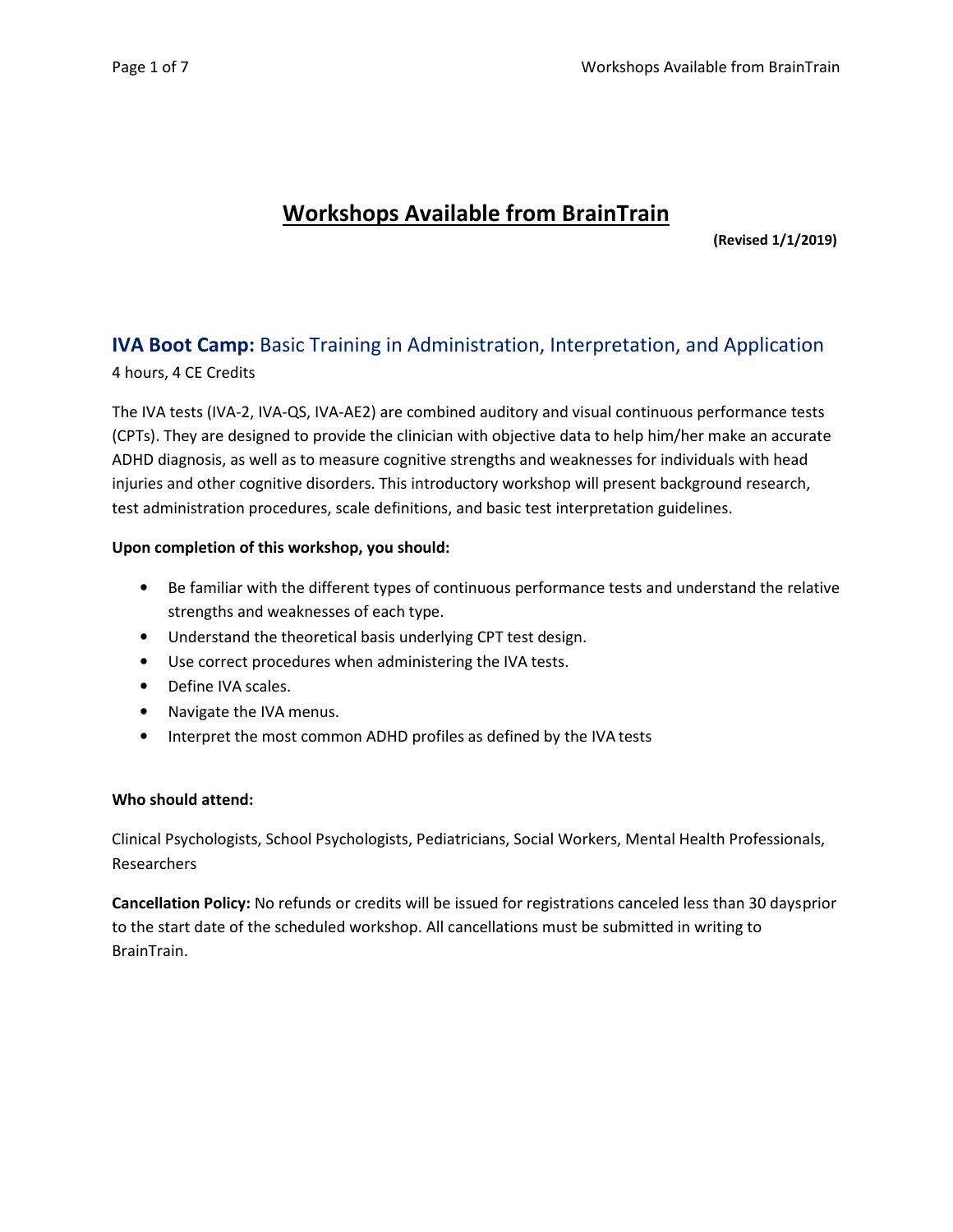## **Becoming an IVA Expert**

1 Day, 7 CE Credits

This interactive workshop covers in‐depth interpretations of a variety of IVA case studies. Prerequisite: Extensive experience using any of the IVA tests, or completion of IVA Boot Camp workshop.

### **Upon completion of this workshop, you should:**

- Have a clear, in-depth understanding of how to systematically interpret and use IVA test profiles in both simple and complex cases.
- Incorporate the IVA data into your comprehensive clinical evaluation.
- Utilize the IVA built‐in rating scales to help improve diagnostic accuracy.
- Navigate the IVA Clinical Report writer.
- Differentiate and edit the various types of IVA reports.
- Explore the IVA to evaluate treatment and medication effects.
- Identify relative strengths and weaknesses in attention and response control abilities under high and low demand conditions.

### **Who should attend:**

Professionals who currently use the IVA tests or who have successfully completed the IVA Boot Camp Workshop.

**Cancellation Policy:** No refunds or credits will be issued for registrations canceled less than 30 days prior to the start date of the scheduled workshop. All cancellations must be submitted in writing to BrainTrain.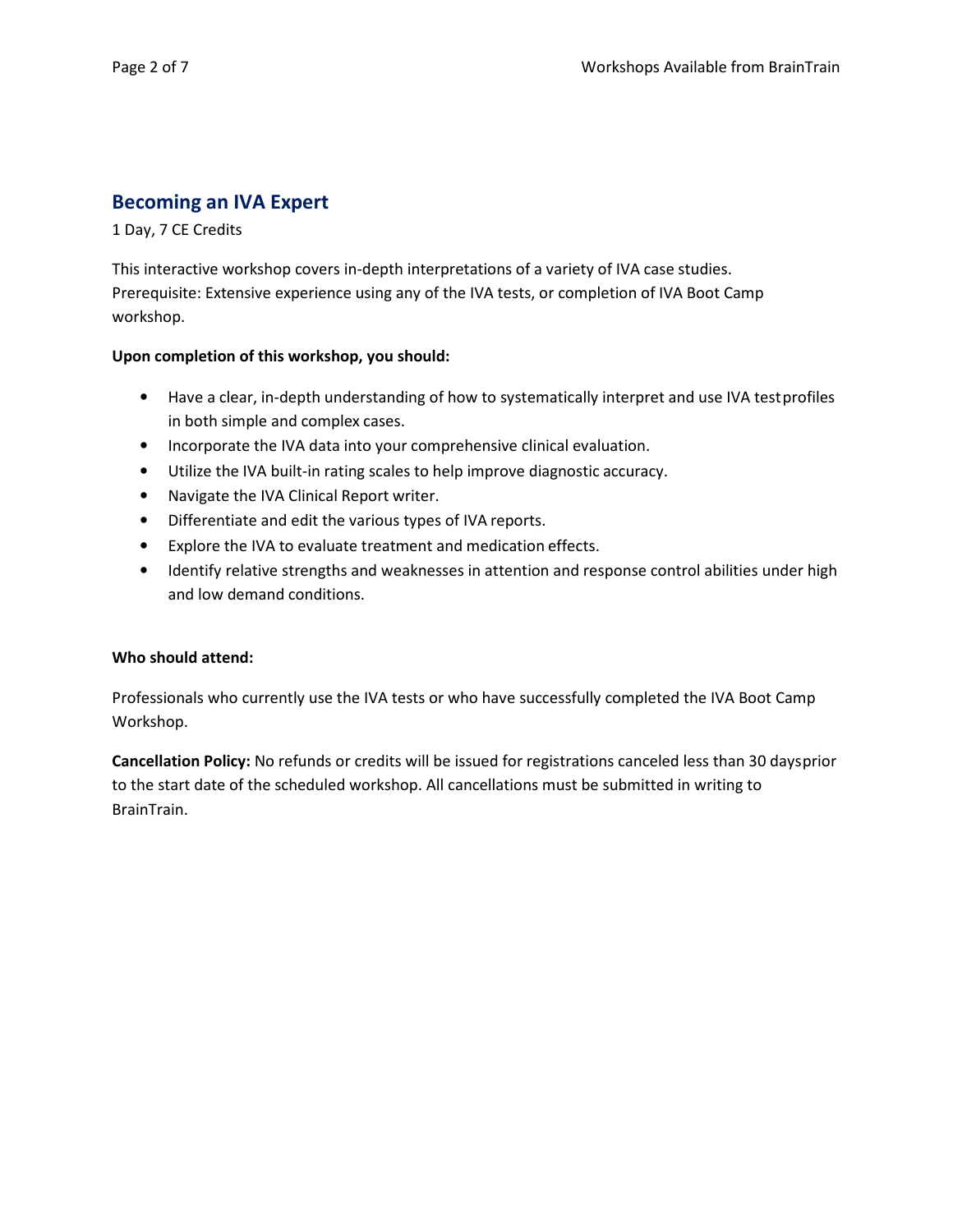### **Becoming a MindPower Expert**

2 Days**,** 12 CE Credits

In this interactive, hands‐on workshop, Dr. Sandford, author of the Captain's Log MindPower Builder, will show you step-by-step how to create and customize a training protocol using the MindPower system to meet the needs of each individual client. Explore the theory and research basis for this powerful approach, and discover how to effectively integrate BrainTrain's software tools into your own cognitive behavioral therapy or educational approach. Learn to track your clients' progress and foster generalization. Find out how the Cloud License system can integrate your approach with a home training system for your clients. Your clients will enjoy improving their working and short-term memory, attention, self‐control, and mental processing speed.

#### **This workshop will put you at ease with:**

- Creating and utilizing Captain's Log training plans to target specific cognitive deficits.
- Understanding how to combine traditional therapeutic interventions and educational approaches with computerized cognitive training.
- Techniques for facilitating generalization.
- Integrating training between the home and office settings.
- Evaluating progress through the course of training.

#### **Who should attend:**

Clinical Psychologists, Mental Health Professionals, Speech Therapists, Occupational Therapists and Special Educators.

**Cancellation Policy:** No refunds or credits will be issued for registrations canceled less than 30 days prior to the start date of the scheduled workshop. All cancellations must be submitted in writing to BrainTrain.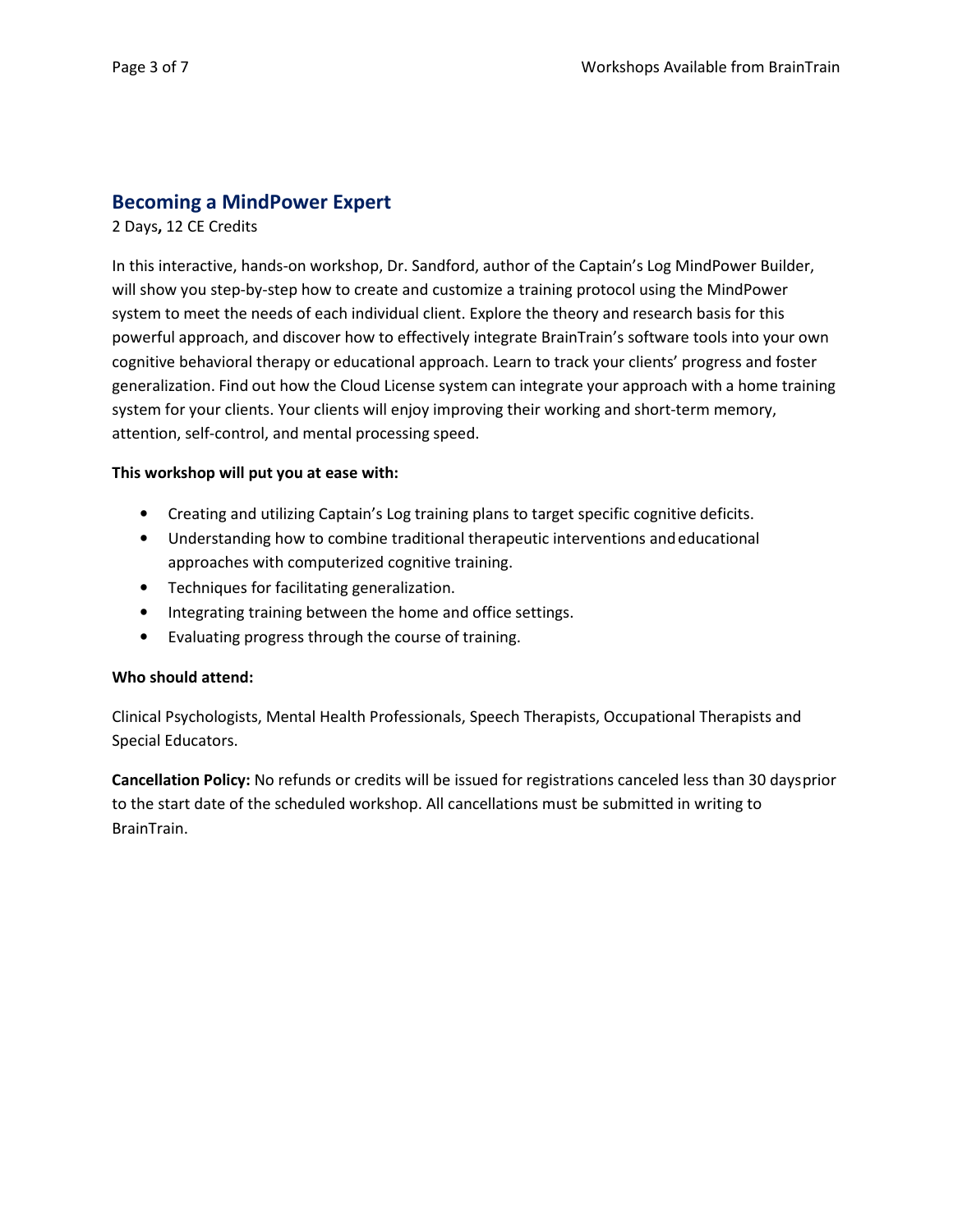## **Mastering SmartMind 3 ‐ Hands On!**

3 Days, 18 CE Credits

Develop the skill and ability to offer this remarkable therapy to your clients. Neurofeedback has been recognized by the American Academy of Pediatrics as a clinically efficacious treatment for ADHD children. This experimental workshop will provide you with a comprehensive overview of neurofeedback, as well as hands‐on training and practice using the SmartMind 3 artifact‐corrected system. Learn how to use SmartMind 3 both as a stand‐alone neurofeedback system and in combination with the Captain's Log Brain Games and the SmartMind 3 Games. Published research supports that integrating neurofeedback and cognitive training can result in significant improvements in cognitive functioning in only 20 training sessions.

#### **Even if you have never used neurofeedback before, this workshop will put you at ease with:**

- Basic EEG psychophysiology and terminology
- Interpreting different EEG patterns
- Setting SmartMind 3 training parameters
- Integrating SmartMind 3 with the Captain's Log MindPower Builder and the SmartMind 3 games

#### **Who should attend:**

Clinical Psychologists, Mental Health Professionals, Speech Therapists, Occupational Therapists, Special Educators and Neurofeedback Therapists.

### **Cancellation Policy:**

No refunds or credits will be issued for registrations cancelled less than 30 days prior to the start date of the scheduled workshop. All cancellations must be submitted in writing to BrainTrain.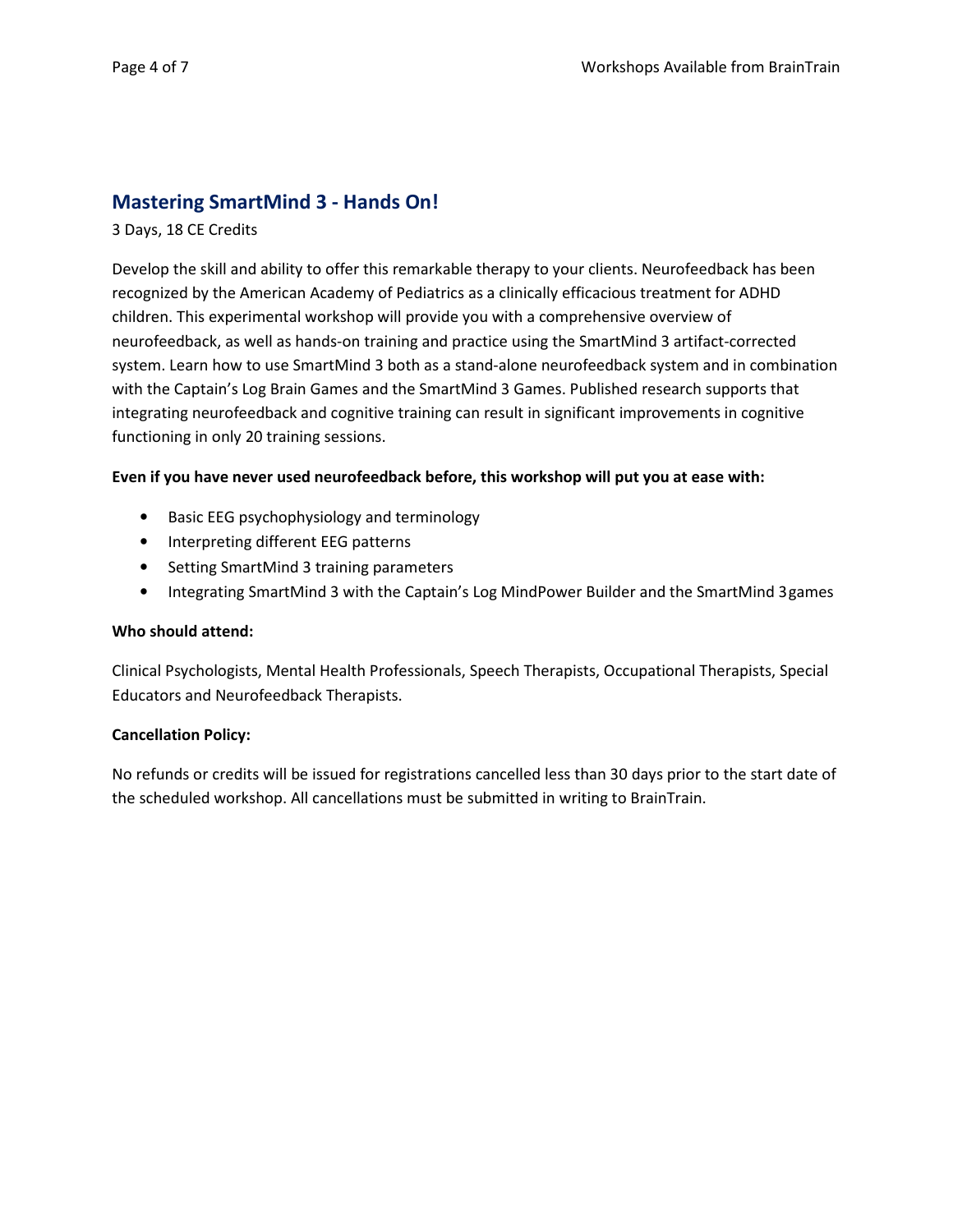### **Empower Beginning Readers Using TNT Reading**

I Day, 6 CE Credits

The award‐winning TNT Reading software combines basic reading skills development with training in attention, working memory, mental processing speed and auditory discrimination – the cognitive abilities critical for reading comprehension. In this interactive, hands‐on workshop, you work with the author of TNT Reading to explore the theoretical concepts and research basis for the TNT Reading system. Find out how to utilize the Test'n Train paradigm to identify specific reading problems. Explore how TNT reading can be used in conjunction with the optional BrainPower system to help children achieve a relaxed state that is receptive to learning. Discover how to use the system both in the capacity of remediating reading and working memory. Learn how to measure progress.

#### **This workshop will help you learn to:**

- Understand the primary causes of Dyslexia
- Use the TNT tests to identify reading problems
- Create customized Reading Training Plans
- Use the BrainPower System EEG Biofeedback in conjunction with TNT Reading
- Train working memory
- Evaluate progress
- Integrate TNT Reading into your educational or therapeutic practice

#### **Who should attend:**

Psychologists, Mental Health Professionals, Speech Therapists, Occupational Therapists, Educators, Reading Specialists, Educational Therapists, and Social Workers.

#### **Cancellation Policy:**

No refunds or credits will be issued for registrations cancelled less than 30 days prior to the start date of the scheduled workshop. All cancellations must be submitted in writing to BrainTrain.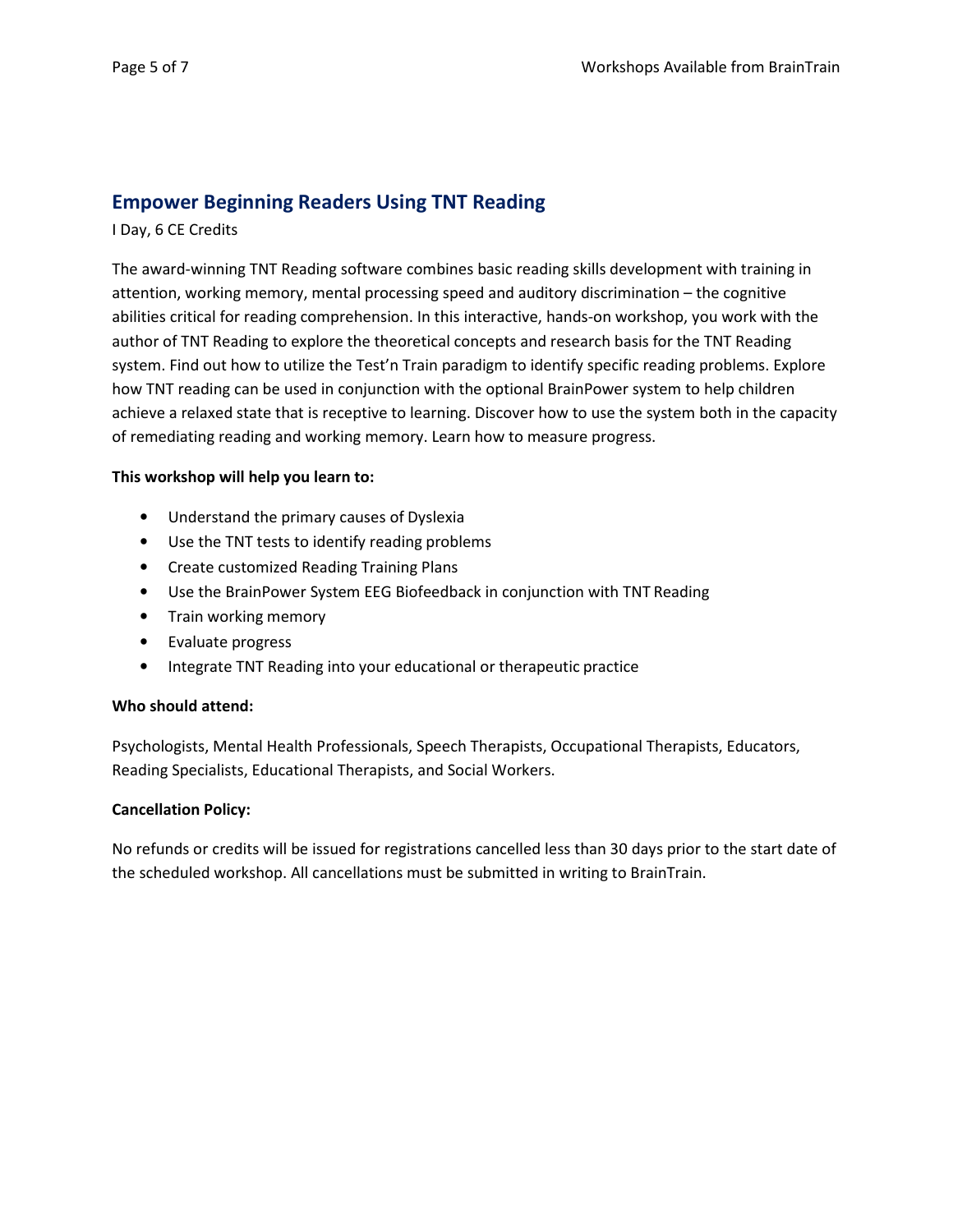## **Mastering BrainTrain's Memory and Attention Gyms**

1 Day, 6 CE Credits

The BrainTrain Memory Gyms provide computerized working memory and attention training for children, adolescents, and adults at a variety of levels. Based on research showing the efficacy of cognitive training in helping children and adults with ADHD/ADD and other learning problems or in helping people maintain their mental acuity as they age, these programs provide a cost-effective way to work with these individuals in a therapeutic or educational setting , or remotely in their own homes. In this hands‐on, interactive workshop, the author will explore the research underlying the system. Discover how to utilize the BrainTrain Gyms to identify specific working memory and attention problems and then to remediate or enhance critical executive functioning skills. Find out how the BrainTrain Gyms can be used in conjunction with the optional BrainPower system to help clients of various ages and levels of functioning to achieve a relaxed state that is receptive to learning. Learn to measure progress and to foster generalization.

### **The workshop will help you learn to:**

- Understand the core concepts of Memory Deficits and Attention Deficits
- Use the BrainTrain Gyms to customize a training plan for each individual client
- Use the BrainPower System in conjunction with the BrainTrain Gyms
- Use the Cloud system to work with clients remotely
- Evaluate and chart progress
- Integrate the BrainTrain Gyms into your educational or therapeutic practice

### **Who should attend:**

Psychologists, Mental Health Professionals, Speech Therapists, Occupational Therapists, Educators, Educational Therapists, and Social Workers.

### **Cancellation Policy:**

No refunds or credits will be issued for registrations cancelled less than 30 days prior to the start date of the scheduled workshop. All cancellations must be submitted in writing to BrainTrain.